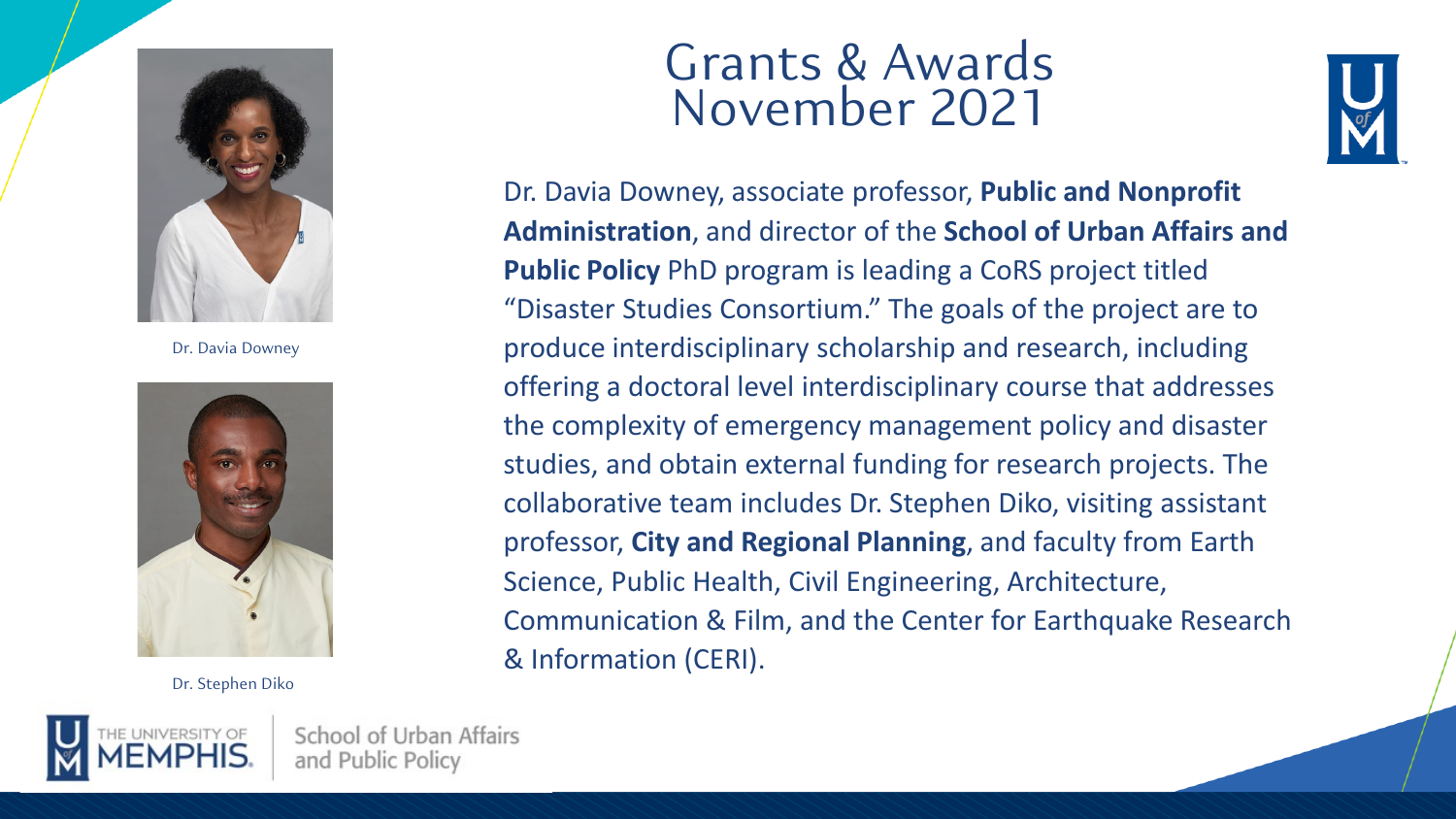

Dr. Sarah Leat



Dr. Elena Delvega



Dr. Amaia Iratzoqui

## Grants & Awards November 2021



Dr. Sarah Leat, assistant professor, **Social Work**, is leading a CoRS project "Research on Intimate Partner Violence Collaborative." The CoRS project will develop a research team to focus on the problem of intimate partner violence/domestic violence and seek external funding to support their work. In addition, they will create a comprehensive report that includes maps of resource locations and public transportation routes to highlight barriers and gaps in service from the survivors' perspective. In addition to Dr. Leat, Dr. Elena Delvega, professor, **Social Work**, Dr. Amaia Iratzoqui, associate professor, **Criminology & Criminal** Justice, and faculty from Psychology and Civil Engineering are collaborating

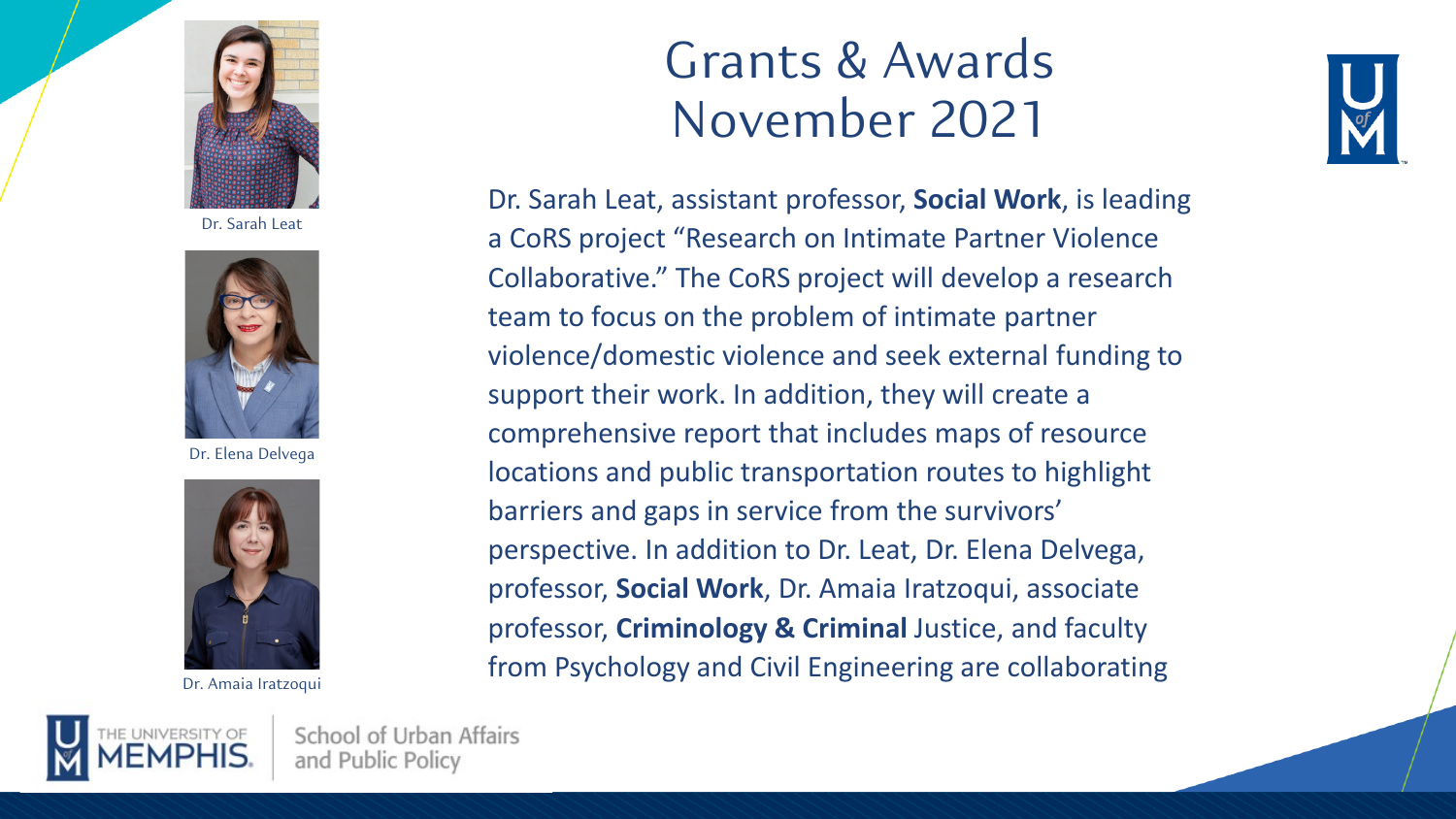

Dr. Tim McCuddy



Dr. Minhae Cho



School of Urban Affairs and Public Policy

## Grants & Awards November 2021



Dr. Tim McCuddy, assistant professor, **Criminal Justice** and Dr. Jennifer Turchi, visiting assistant professor, School of Public Health, are co-PIs of an internally funded Community of Research Scholars (CoRS) project "Convening minds to address youth justice and youth violence in Memphis, TN." The project will feature a day-long symposium that will bring together community stakeholders and UofM faculty who are working to address youth violence and youth justice in Memphis. Community organizations, including justice-impacted youth, and faculty will present their work and discuss collaborative opportunities. Collaborators include Dr. Minhae Cho, assistant professor, **Social Work**, and colleagues from Counseling, Education Psychology & Research, and Anthropology.